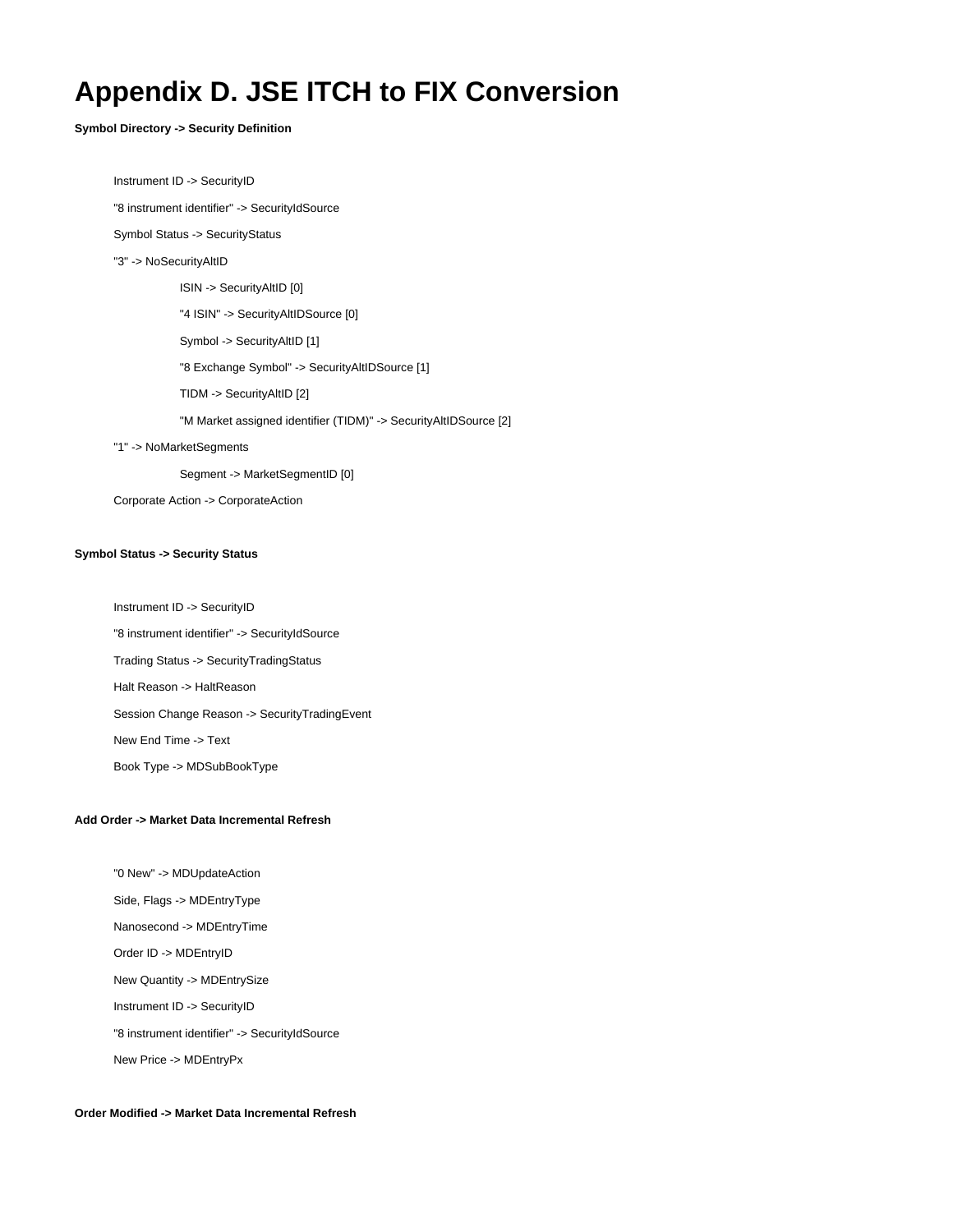"1 Change" -> MDUpdateAction Nanosecond -> MDEntryTime Instrument ID -> SecurityID "8 instrument identifier" -> SecurityIdSource Order ID -> MDEntryID New Quantity -> MDEntrySize New Price -> MDEntryPx

#### **Order Deleted -> Market Data Incremental Refresh**

 "2 Delete" -> MDUpdateAction Nanosecond -> MDEntryTime Instrument ID -> SecurityID "8 instrument identifier" -> SecurityIdSource Order ID -> MDEntryID

## **Order Executed -> Market Data Incremental Refresh**

 "0 New" -> MDUpdateAction "2 Trade" -> MDEntryType Nanosecond -> MDEntryTime Instrument ID -> SecurityID "8 instrument identifier" -> SecurityIdSource Order ID -> OrderID Executed Quantity -> MDEntrySize Trade ID -> MDEntryID

## **Order Executed With Price/Size -> Market Data Incremental Refresh**

 "0 New" -> MDUpdateAction "2 Trade" -> MDEntryType Instrument ID -> SecurityID "8 instrument identifier" -> SecurityIdSource Nanosecond -> MDEntryTime Order ID -> OrderID Executed Quantity -> MDEntrySize Display Quantity -> none Trade ID -> MDEntryID Price -> MDEntryPx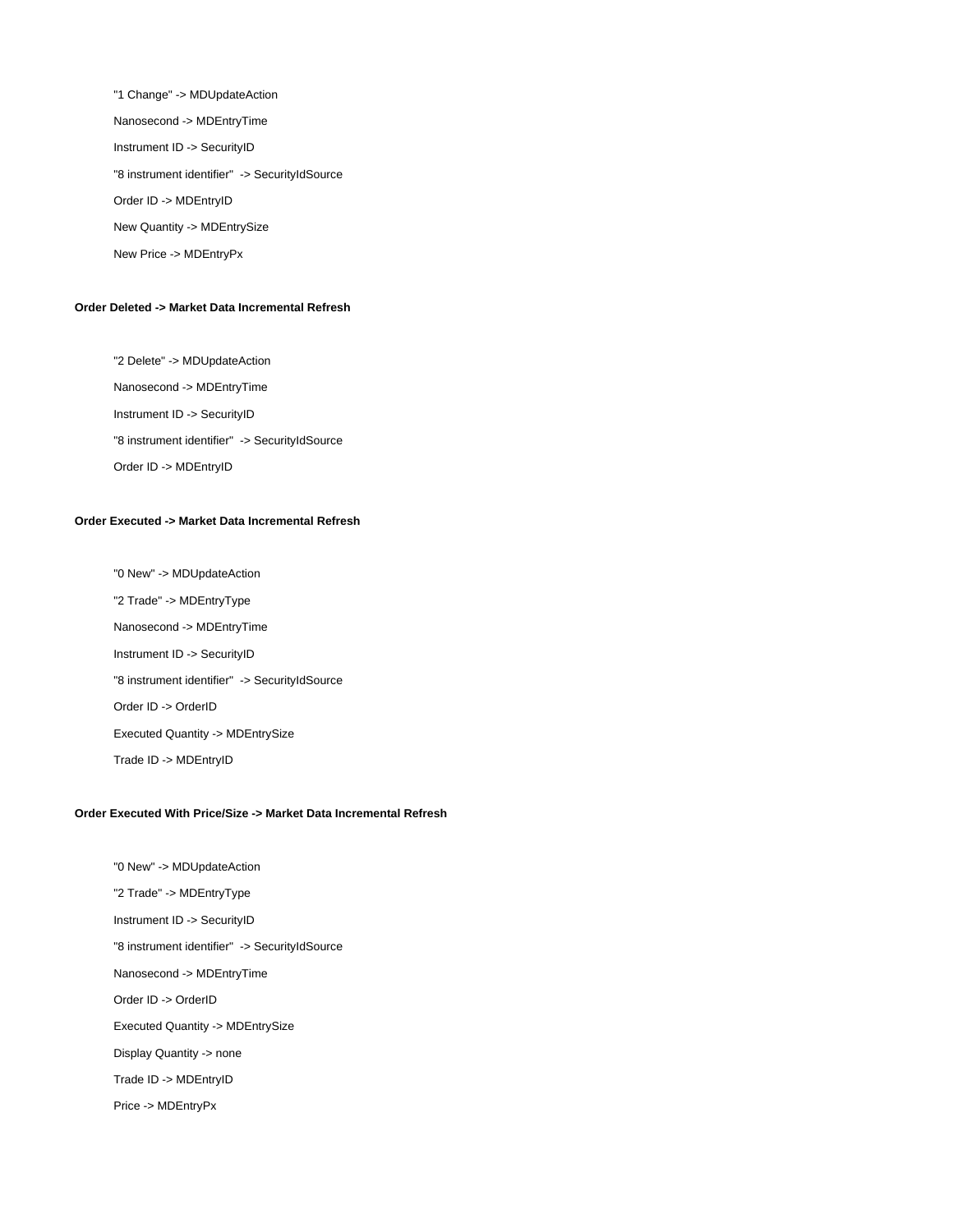## **Order Book Clear -> Market Data Incremental Refresh**

"0 New" -> MDUpdateAction

"J Empty Book" -> MDEntryType

Nanosecond -> MDEntryTime

Instrument ID -> SecurityID

"8 instrument identifier" -> SecurityIdSource

#### **Auction Info -> Market Data Incremental Refresh**

 "0 New" -> MDUpdateAction "Q Auction Clearing Price" -> MDEntryType "0 Indicative" -> MDQuote Type Nanosecond -> MDEntryTime Paired Quantity, Imbalance Direction -> MDEntrySize Instrument ID -> SecurityID "8 instrument identifier" -> SecurityIdSource Price, Imbalance Direction -> MDEntryPx

## **Trade -> Market Data Incremental Refresh**

 "0 New" -> MDUpdateAction "2 Trade" -> MDEntryType Nanosecond -> MDEntryTime Executed Quantity -> MDEntrySize Instrument ID -> SecurityID "8 instrument identifier" -> SecurityIdSource Price -> MDEntryPx Trade ID -> MDEntryID

#### **Auction Trade -> Market Data Incremental Refresh**

 "0 New" -> MDUpdateAction "2 Trade" -> MDEntryType "5 Auction" -> MatchType Nanosecond -> MDEntryTime Quantity -> MDEntrySize Instrument ID -> SecurityID "8 instrument identifier" -> SecurityIdSource Price -> MDEntryPx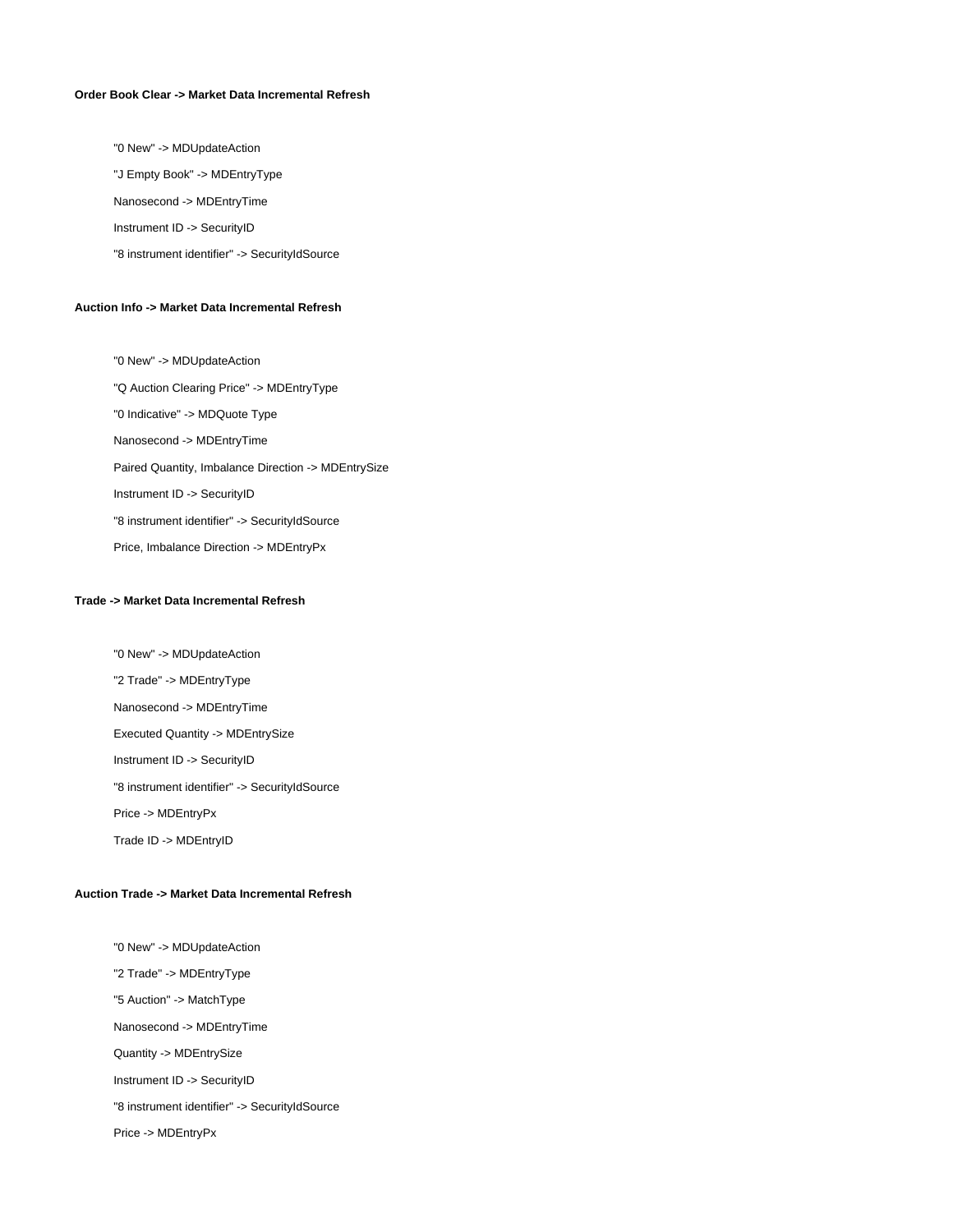Trade ID -> MDEntryID

Auction Type -> TradeCondition

#### **Off Book Trade -> Market Data Incremental Refresh**

 "0 New" -> MDUpdateAction "2 Trade" -> MDEntryType Executed Quantity -> MDEntrySize Instrument ID -> SecurityID "8 instrument identifier" -> SecurityIdSource Price -> MDEntryPx Trade ID -> MDEntryID Off Book Trade Type -> TrdSubType Trade Time -> MDEntryTime Trade Date -> MDEntryDate

### **Trade Break -> Market Data Incremental Refresh**

 "2 Delete" -> MDUpdateAction "2 Trade" -> MDEntryType Nanosecond -> MDEntryTime Trade ID -> MDEntryID

# **Statistics -> Market Data Incremental Refresh**

 "0 New" -> MDUpdateAction Statistic Type -> MDEntryType Nanosecond -> MDEntryTime Instrument ID -> SecurityID "8 instrument identifier" -> SecurityIdSource Price -> MDEntryPx Open Close Indicator -> OpenCloseIndicator (30002)

# **Recovery Trade -> Market Data Incremental Refresh**

 "0 New" or "2 Delete" -> MDUpdateAction "2 Trade" -> MDEntryType "5" (for Auction Trade) -> MatchType Nanosecond -> MDEntryTime Executed Quantity -> MDEntrySize